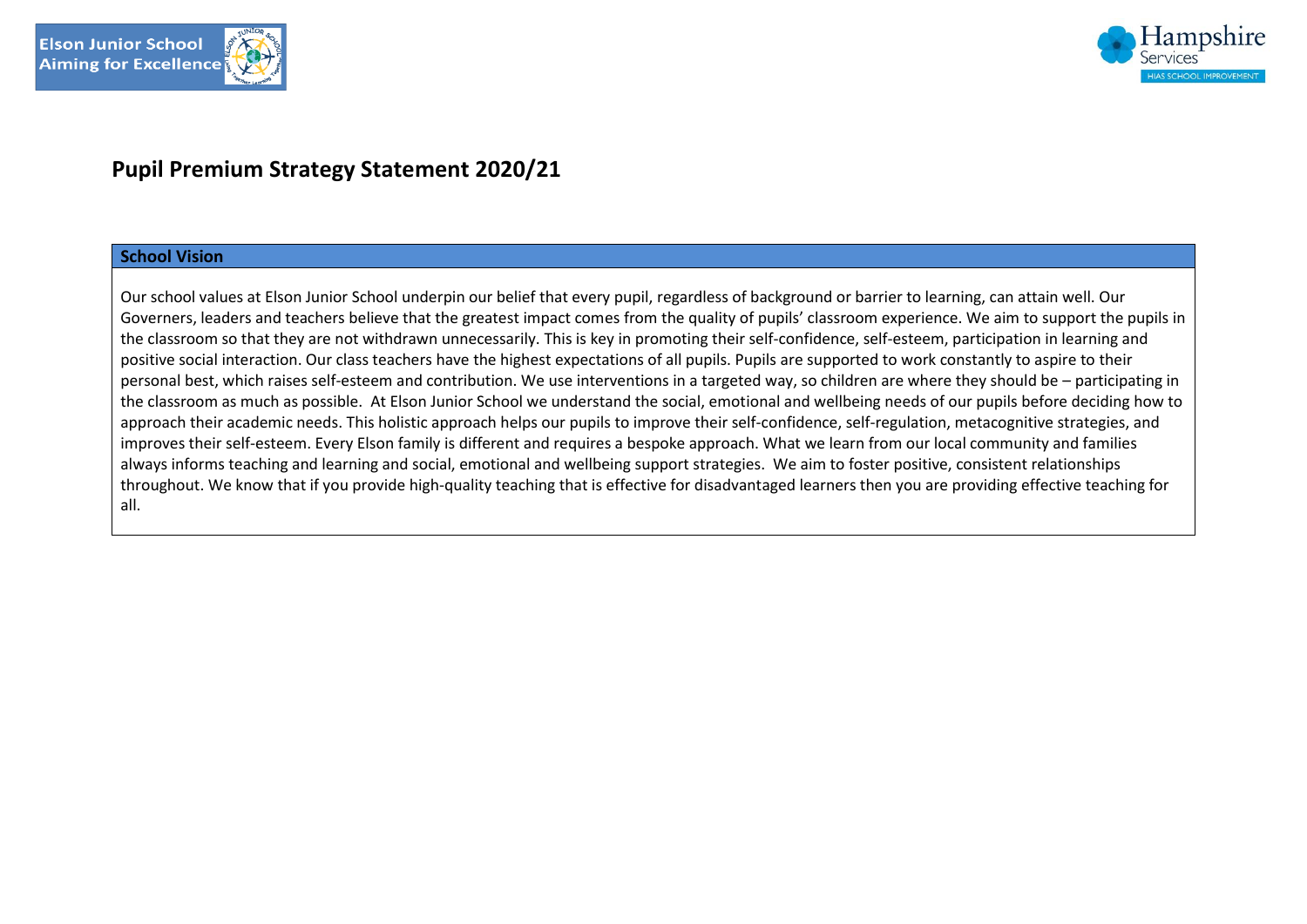

## **Pupil Premium Funding**

#### **Pupil Premium Funding**

The pupil premium is additional funding for schools to raise the attainment of disadvantaged pupils of all abilities and to close the gaps between them and their peers. The funding is based on whether a child is eligible for free school meals.

The Department of Education will allocate the following amounts for 2020/21:

- £1,345 per pupil who have been recorded as being entitled to free school meals at any time from reception to Year 6. (Ever 6 FSM)
- £2,345 per pupil for Looked after children (LAC) defined in Children Act 1989 as one who is in the care of, or provided with accommodation by, a local authority (Pupil premium plus)
- £2,345 per pupil for children who have ceased to be looked after by a local authority because of adoption, a special guardianship order, a child arrangement order or a residence order

## **Service Pupil Premium (SSP)**

There is also additional funding for supporting children and young people with parents in the regular armed forces. This is an allocation to offer mainly pastoral support during challenging times and to help mitigate the negative impact on service children of family mobility or parental deployment. Pupils attract the premium if they meet the following criteria:

- one of their parents is serving in the regular armed forces
- they have been registered as a 'service child' in the school census at any point since 2011
- one of their parents died while serving in the armed forces and the pupil receives a pension under the Armed Forces Compensation Scheme (AFCS) or the War Pensions Scheme (WPS)

Schools will receive £310 for each eligible pupil.

The PP strategy will have a separate section for pupils eligible for Service Pupil Premium **(SPP)**

#### **COVID-19 Catch Up Premium**

For 2020/21 there will be additional funding for Catch-Up Premium and funding for tutorial programmes. The Catch-Up premium is £80 per pupil; this will be allocated in three tranches to schools from Autumn 2. It is for all pupils, particularly disadvantaged, SEND and vulnerable pupils to receive the catchup support needed to make substantial progress by the end of the academic year. There is an expectation that all pupils receive a high-quality education, the curriculum remains broad and ambitious. Where needed remote education is high quality and safe and aligns as closely as possible with in-school provision. There needs to be prioritisation within subjects of the most important components for progression. Schools need to consider how all subjects can contribute to the filling of gaps in core knowledge, for example reading. Modification of the curriculum will be needed in the Autumn term. Curriculum planning should be informed by an assessment of pupils' starting points and addressing their learning gaps, making the use of regular formative assessment. There needs to be a coherent plan for returning to their normal curriculum by the end of the summer term.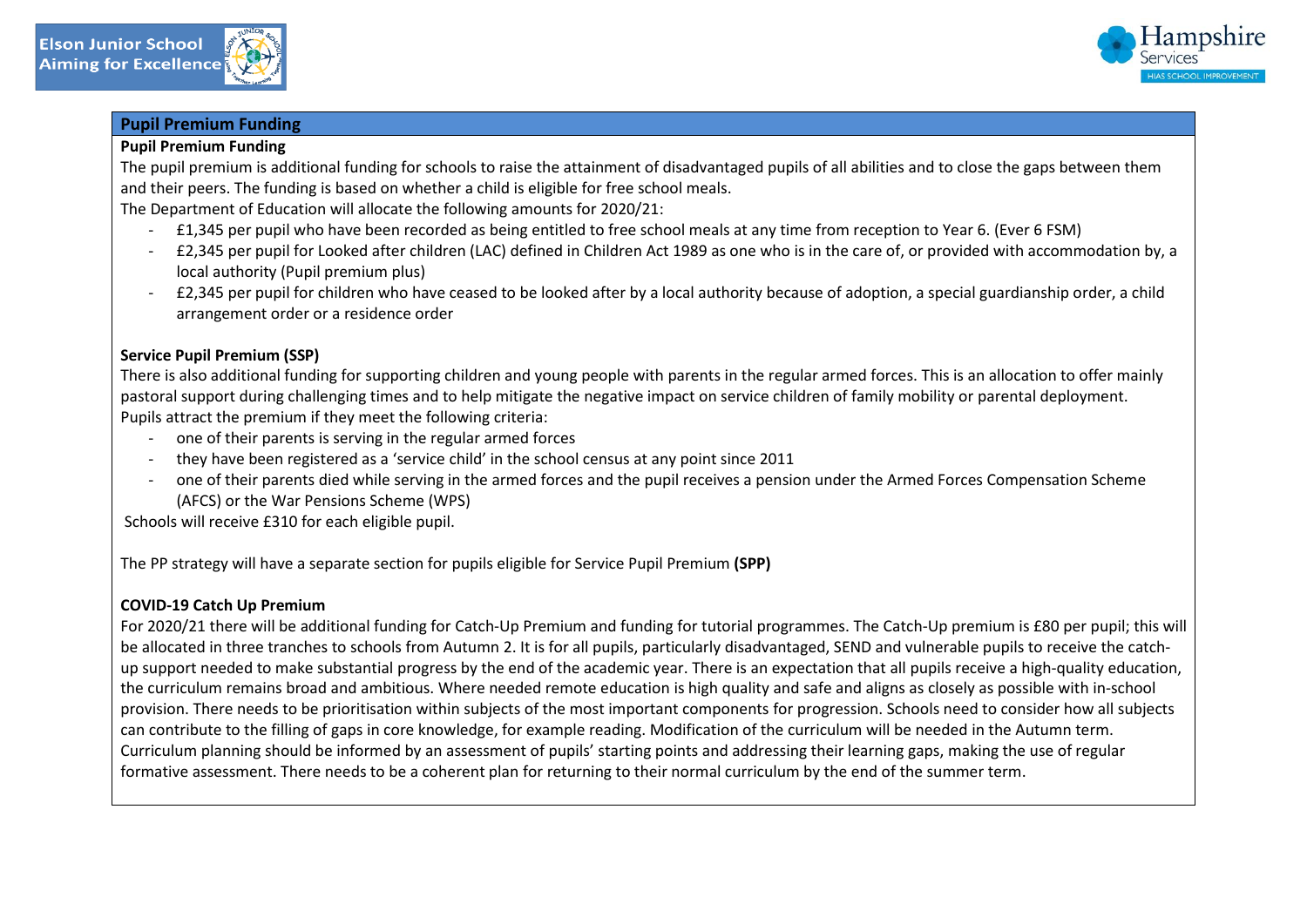



#### **Pupil Premium Strategic Principles**

**Our building blocks for tackling educational disadvantage; these aspects are monitored and reviewed by the strategy group** 

## **Whole-school ethos of attainment for all**

There is a culture of high expectations for all.

There is a belief that all disadvantaged pupils can overcome their personal barriers to succeed.

Disadvantaged pupils and their families are held in high regard

Leaders, teachers and other adults understand their role within the school's strategy

#### **Addressing behaviour and attendance**

A strong emphasis is placed on developing positive behaviours for learning.

The school responds rapidly to ensure behaviour management strategies are effective for pupils that need support.

Attendance is monitored. Strategies, where applicable, are implemented to improve absence or lateness to maximise opportunities for learning in school.

Persistent absence is rigorously challenged and proactive strategies to positively engage families are pursued.

#### **High quality teaching for all**

The school places a strong emphasis on ensuring all disadvantaged pupils receive high quality teaching; responsive on- going formative assessment is essential to ensure disadvantaged pupils make strong progress**.** 

Teachers are committed to successfully engage with the disadvantaged pupils who are less successful learners.

Professional development is focused on securing strong subject knowledge, questioning, feedback, metacognition and self-regulation.

Interventions are additional to the entitlement to high quality teaching; class teachers retain accountability for pupil achievement.

#### **Meeting individual learning needs**

There is a strong understanding of the barriers to learning and how these barriers present in school.

Cohort profiles are used to ensure barriers are overcome so that disadvantaged pupils can benefit from enrichment, emotional well -being support and interventions that enable them to succeed in their learning across a wide range of subjects.

Learning gaps and misconceptions are identified and addressed so that pupils can secure learning domains that will enable them to catch up to meet age related expectations or increasingly work at greater depth.

Transition processes for disadvantaged pupils are carefully planned and implemented

#### **Data-driven**

The progress of disadvantaged pupils is discussed at all pupil progress meetings and at key assessment milestones. Actions are identified, implemented and regularly reviewed within each assessment phase.

Accelerated progress must lead to higher attainment within an academic year and key stage.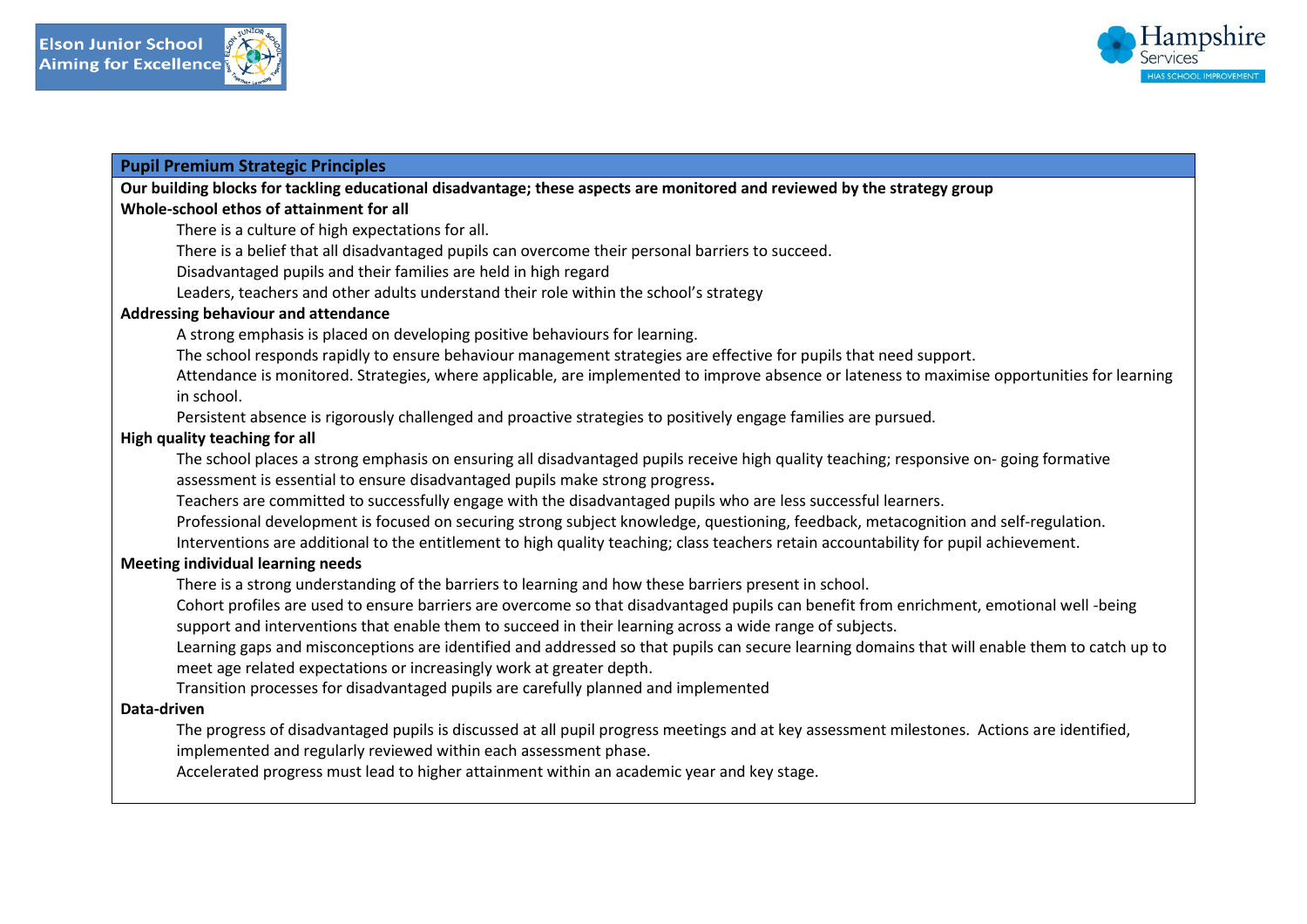

# **Clear, responsive leadership**

A Strategy Group, which includes top leadership and a governor, review the effectiveness of strategies at the end of each assessment phase. Self-evaluation is rigorous and honest.

The effectiveness of the strategy is reviewed termly and is based on internal analysis, research and best practice.

Leaders apply robust quality assurance processes and clear success criteria.

## **Deploying staff effectively**

Both teachers and support staff are deployed flexibly in response to the changing learning needs of disadvantaged pupils.

Resources are targeted at pupils at risk of underachievement in terms of low and high attainment.

| Pupil Premium Strategy Group; review of 'catch up' and PP strategies |                                                                                              |  |  |  |
|----------------------------------------------------------------------|----------------------------------------------------------------------------------------------|--|--|--|
| <b>Team member</b>                                                   | <b>Role</b>                                                                                  |  |  |  |
| Headteacher                                                          | Strategic overview to ensure cohesive approach of removing barriers of disadvantaged pupils. |  |  |  |
| <b>Assistant Headteachers</b>                                        | Strategic overview to ensure cohesive approach of removing barriers of disadvantaged pupils. |  |  |  |
| Pupil Premium lead                                                   | Implementation and evidence gathering of curriculum recovery and catch up                    |  |  |  |
| English and maths leaders                                            | Clarity and consistency of pedagogical approaches / moderation                               |  |  |  |
| SENco                                                                | Overview of class-based interventions and specific programmes; positive impact               |  |  |  |
|                                                                      | SEN planning tools                                                                           |  |  |  |
| Inclusion governor                                                   | Review the effective use of funding                                                          |  |  |  |
| Review Dates for academic year:                                      | 23rd November 2020 and 29th March 2021                                                       |  |  |  |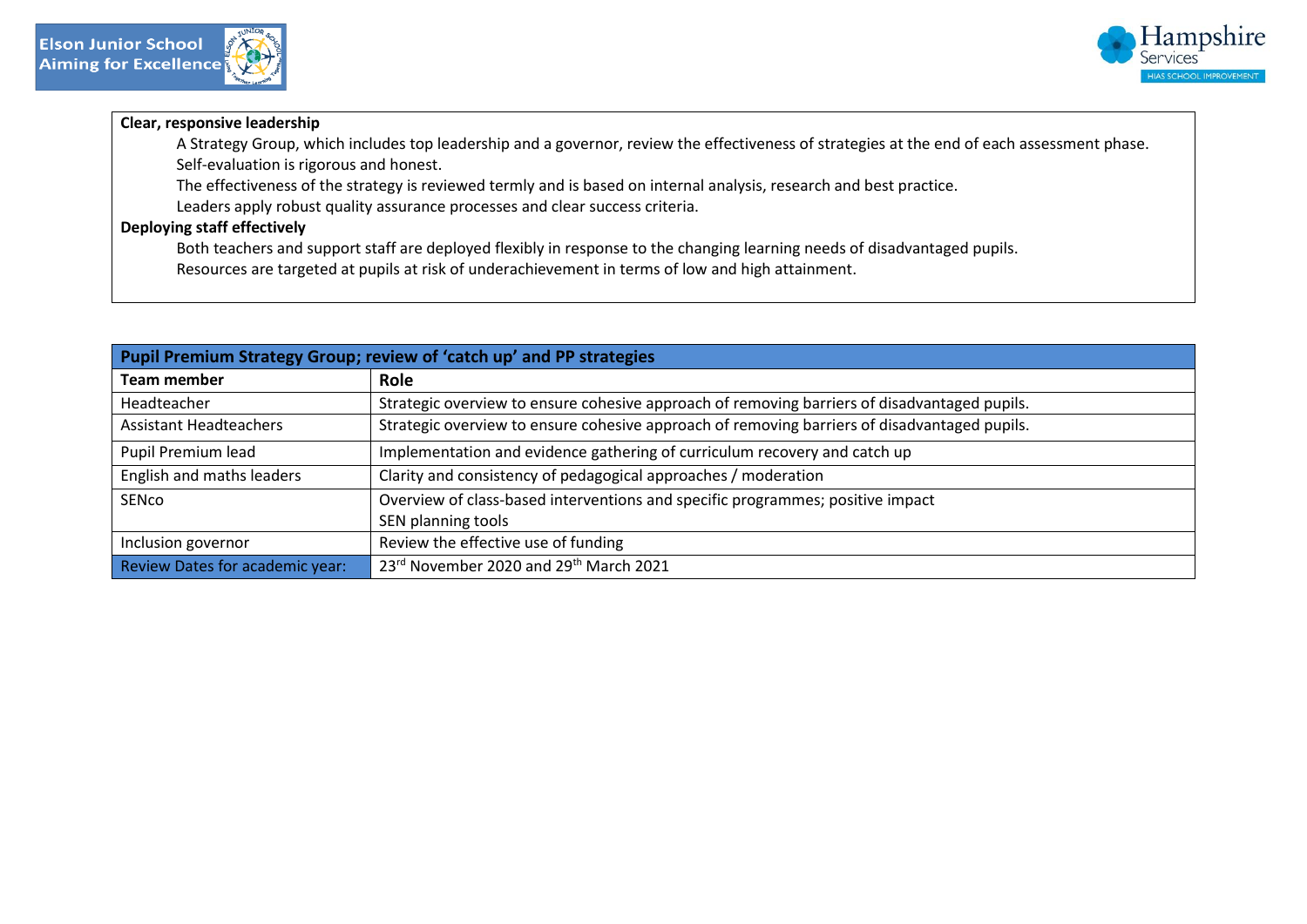





| <b>Current Profile</b> |         |         |                                                                                   |                                                                    |                               |                      |                 |
|------------------------|---------|---------|-----------------------------------------------------------------------------------|--------------------------------------------------------------------|-------------------------------|----------------------|-----------------|
| <b>Academic Year</b>   |         | 2020/21 | Number of Pupils eligible for<br><b>FSM PP</b>                                    | 62                                                                 | <b>Breakdown of PP Pupils</b> |                      |                 |
| <b>NoR</b>             | Sep '20 | 327     | FSM PP budget 20/21<br><b>Financial Year</b><br><b>Catch Up Premium £80/pupil</b> | £92,590<br>Tranche 1 & 2<br>£46.67/pupil<br>Tranche 3 £33.33/pupil | <b>FSM/Ever</b><br>3          | <b>Service</b><br>14 | <b>LAC</b><br>5 |

| Cohort Profile of Disadvantaged Pupils in Key Stage 2 2020 /22 (Does not include Service pupils)<br>This section may not be published on website if individual pupils could be identified. |                                                                           |                                                               |                                                        |                                                                 |                                                                 |  |
|--------------------------------------------------------------------------------------------------------------------------------------------------------------------------------------------|---------------------------------------------------------------------------|---------------------------------------------------------------|--------------------------------------------------------|-----------------------------------------------------------------|-----------------------------------------------------------------|--|
| <b>Year Group</b>                                                                                                                                                                          | Number and % of<br>disadvantaged pupils<br>eligible for PP<br>without SEN | Number and %<br>of disadvantaged<br>pupils on SEN<br>register | <b>Lower Attaining</b><br><b>Pupils from KS1</b>       | <b>Middle Attaining</b><br><b>Pupils from KS1</b>               | <b>Higher Attaining</b><br><b>Pupils from KS1</b>               |  |
| Year 3                                                                                                                                                                                     | 9/82<br>11%                                                               | 4/82<br>5%                                                    | 6/82<br>7%<br>R<br>5/82<br>6%<br>W<br>8/82<br>10%<br>M | 3/82<br>$\mathbf R$<br>4%<br>4/82<br>5%<br>W<br>1/82<br>1%<br>M | 0/82<br>$\mathbf R$<br>0%<br>0/82<br>0%<br>W<br>0/82<br>0%<br>M |  |
| Year 4                                                                                                                                                                                     | 17/84<br>18%                                                              | 3/84<br>4%                                                    | 3/84<br>R<br>4%<br>5/84<br>W<br>6%<br>6/84<br>M<br>7%  | 4/84<br>5%<br>R<br>9/84<br>11%<br>W<br>9/84<br>11%<br>M         | 10/84<br>12%<br>R<br>3/84<br>4%<br>W<br>2/84<br>3%<br>M         |  |
| Year 5                                                                                                                                                                                     | 18/79<br>20%                                                              | 2/79<br>3%                                                    | 4/79<br>5%<br>R<br>9/79<br>W<br>11%<br>7/79<br>9%<br>M | 11/79<br>14%<br>R<br>8/79<br>10%<br>W<br>8/79<br>M<br>10%       | 3/79<br>4%<br>R<br>1/79<br>1%<br>W<br>3/79<br>4%<br>M           |  |
| Year <sub>6</sub>                                                                                                                                                                          | 9/81<br>11%                                                               | 8/81<br>9%                                                    | 6/81<br>7%<br>R<br>11/81<br>W<br>14%<br>M 8/81<br>10%  | 10/81<br>12%<br>R<br>5/81<br>W<br>6%<br>7/81<br>M<br>7%         | 1/81<br>1%<br>R<br>1/81<br>1%<br>W<br>2%<br>M $2/81$            |  |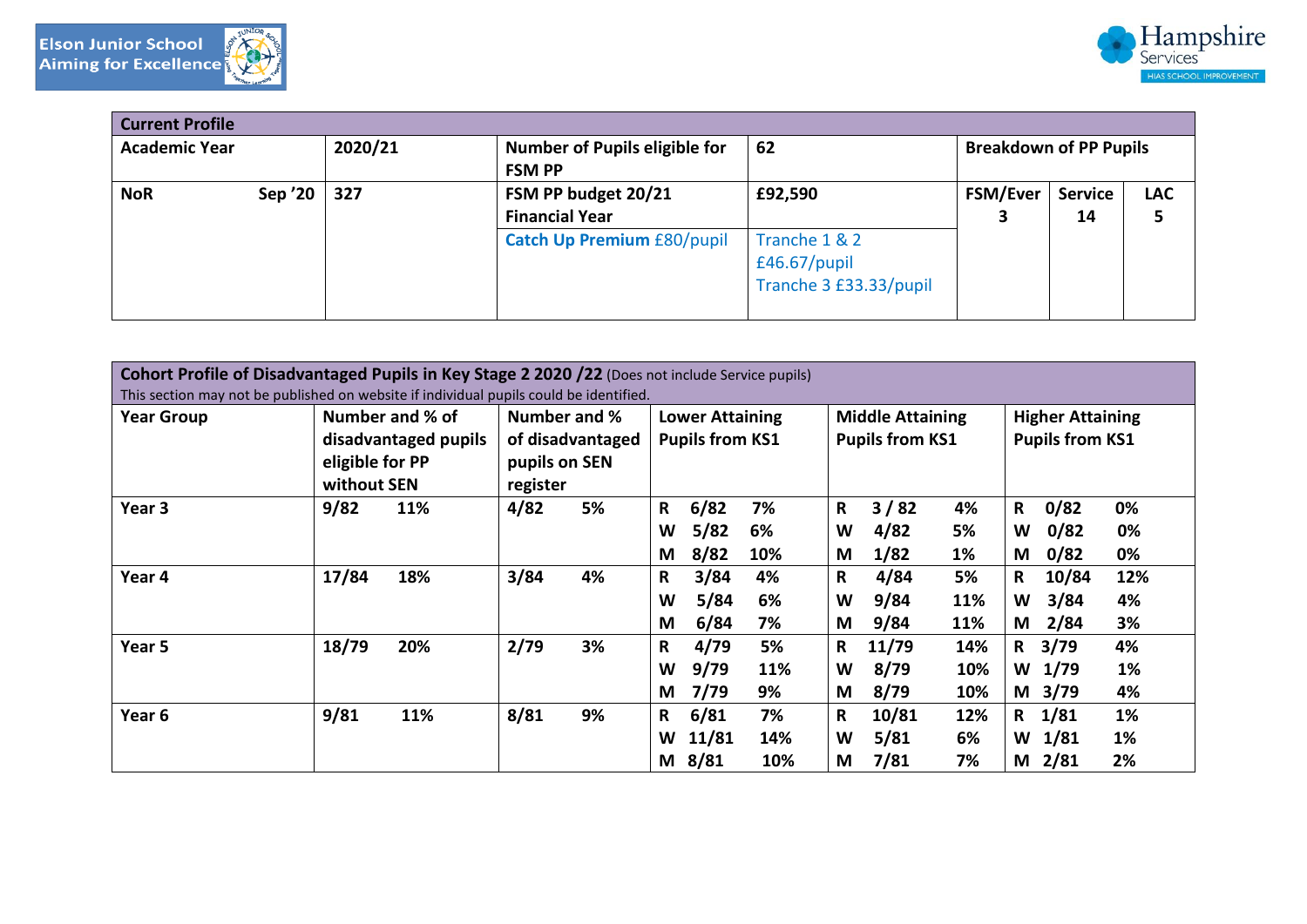



# **Summary allocation of funding**

| A tiered approach for 2020/21 has been used for planning the effective use of FSM Pupil Premium funding and Catch-Up Premium.                                                                                                          |                        |  |  |  |
|----------------------------------------------------------------------------------------------------------------------------------------------------------------------------------------------------------------------------------------|------------------------|--|--|--|
| References are made to sections of the school improvement plan                                                                                                                                                                         |                        |  |  |  |
| <b>Teaching and Learning</b>                                                                                                                                                                                                           |                        |  |  |  |
| Key Outcome 1 - Good Quality of Teaching and Learning                                                                                                                                                                                  | Expenditure (PP / CUP) |  |  |  |
| Improve teaching and learning by:                                                                                                                                                                                                      |                        |  |  |  |
| Ensuring that teachers are better equipped to provide effective task variation, rich task design and to pitch learning<br>more accurately across the curriculum.                                                                       | £59,709                |  |  |  |
| Providing further opportunities for coaching and for observations of best practice in Year 6.                                                                                                                                          |                        |  |  |  |
| Fully involving teachers in developing their own improvement targets through a coaching process of shared<br>reflection on teaching practice and engagement with national research on cognitive science and the teaching<br>programme. |                        |  |  |  |
| Key Outcome 2 – Raising pupils attainment and progress                                                                                                                                                                                 |                        |  |  |  |
| Continue to strengthen teachers' confidence in assessment, particularly in reading, by:                                                                                                                                                |                        |  |  |  |
| Enabling teachers to make effective use of CPD from the LA on assessment of reading                                                                                                                                                    |                        |  |  |  |
| Increasing teacher ownership of data                                                                                                                                                                                                   |                        |  |  |  |
| Further supporting teachers in using SEN trackers to inform planning                                                                                                                                                                   |                        |  |  |  |
| Key Outcome 3 - Curriculum Development                                                                                                                                                                                                 |                        |  |  |  |
| To offer a broad and balanced curriculum driven by the school values by:                                                                                                                                                               |                        |  |  |  |
| Subject leaders and teachers taking part in CPD programme of support, enabling them to have a consistent                                                                                                                               |                        |  |  |  |
| approach to subject leadership to ensure adequate coverage, clear progression of skills and knowledge across the                                                                                                                       |                        |  |  |  |
| key stage by monitoring the impact in pupil outcomes.                                                                                                                                                                                  |                        |  |  |  |
|                                                                                                                                                                                                                                        |                        |  |  |  |
|                                                                                                                                                                                                                                        |                        |  |  |  |
|                                                                                                                                                                                                                                        |                        |  |  |  |
|                                                                                                                                                                                                                                        |                        |  |  |  |
|                                                                                                                                                                                                                                        |                        |  |  |  |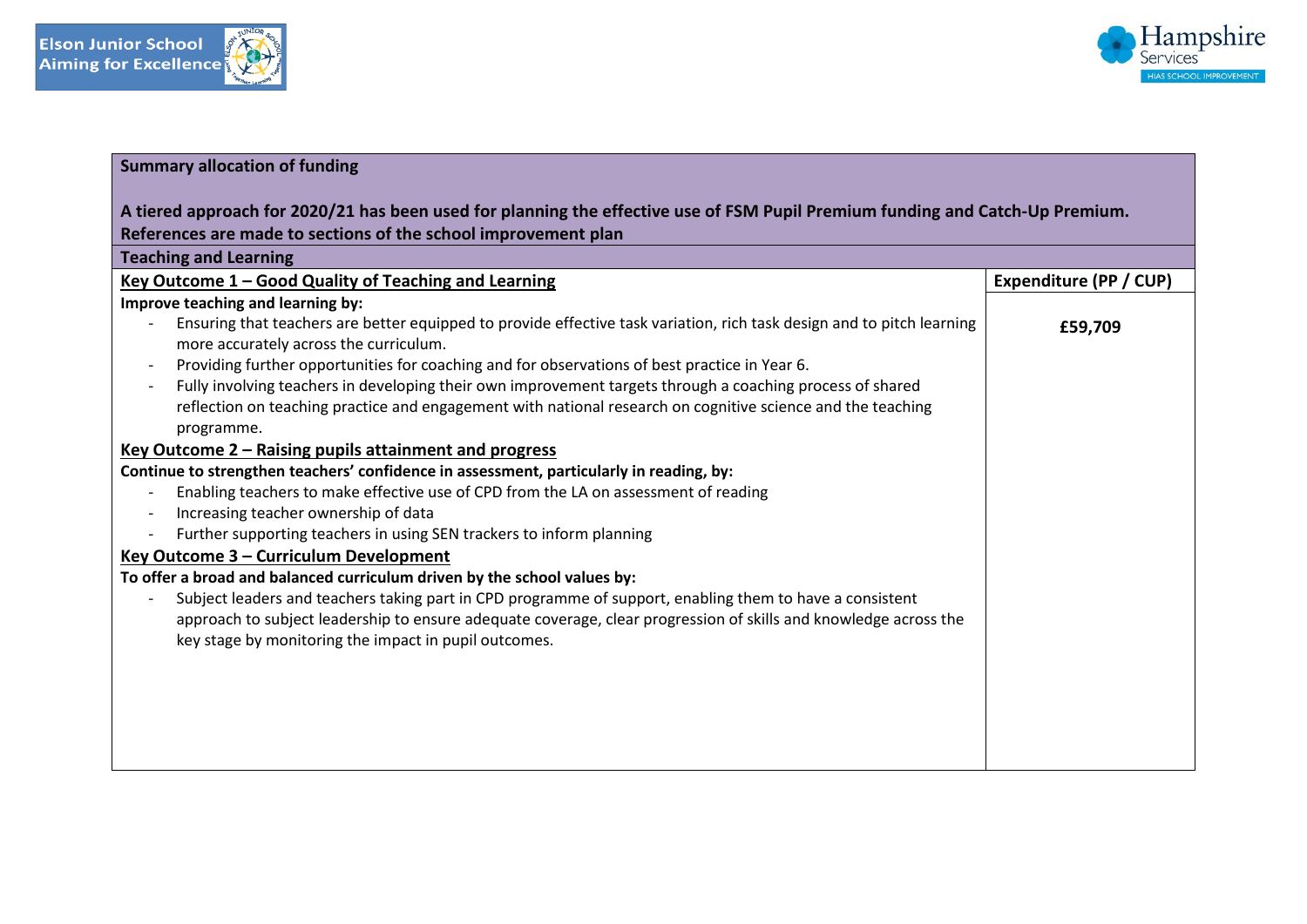

| <b>Targeted Academic Support</b>                                                                                                   |             |
|------------------------------------------------------------------------------------------------------------------------------------|-------------|
| Key Outcome 1 - Good Quality of Teaching and Learning                                                                              | Expenditure |
| Improve teaching and learning by:                                                                                                  | £8070       |
| Providing subject knowledge training for LSA's allowing them to improve the quality of small group tuition and one-                |             |
| to-one support                                                                                                                     |             |
|                                                                                                                                    |             |
| Wider support strategies (Emotional, social and behavioural support & Enrichment)                                                  |             |
| Our ELSA provision (both individually, in groups and in class) and Home School Link worker is largely funded from our pupil        | Expenditure |
| premium allocation. There are three key groups that are run on a weekly basis.                                                     |             |
| <b>Happy Llamas - Young Carers Group:</b>                                                                                          | £24,811     |
| In this group the children receive support from our HSLW/ELSA and more importantly peer support from each other. They              |             |
| can talk safely about the challenges in their life and realise that others share their struggles. It is a time to relax, enjoy fun |             |
| activities and feel special alongside building their emotional toolkit to allow them to reach their potential despite the          |             |
| challenges they face.                                                                                                              |             |
| <b>Elson Heroes - Service Club:</b>                                                                                                |             |
| This group is for Service Family children. Together we can celebrate the pride the children feel for the serving members of        |             |
| their family as well as supporting each other through the challenges Service life can bring. The children can share their          |             |
| knowledge and pride with the whole school in events such as our Remembrance Day assembly. We have a wonderful                      |             |
| project with local veterans charity 'Firstlight Trust' where we bring veterans and children together to raise self-esteem and      |             |
| well-being. We also work with HMS Collingwood who support the Service Children by offering visits and attend our club to           |             |
| build the children's resilience by teaching new skills - such as knot tying.                                                       |             |
| <b>Elson Explorers (EAL and other cultures):</b>                                                                                   |             |
| The most recent club set up in response to an increase in our racial diversity in school and some racial incidents. The club is    |             |
| to help raise self-esteem, life chances and sense of belonging through taking pride in our roots and experiences                   |             |
| <b>ELSA lunch clubs:</b>                                                                                                           |             |
| These drop-in lunch clubs support children who have worries, friendship issues or have finished a course of ELSA but still         |             |
| need ongoing support. Other ELSA groups run during the school day in response to identified needs, for example:                    |             |
| Friendship Groups, Lego Therapy, Emotion Superheroes, Only One You and Anger Management. At the beginning of                       |             |
| September, our ELSA also runs whole class ELSA sessions for year 3 and other classes if identified. Additionally, the school       |             |
| employs a specialist trained Outdoor Learning LSA for one day a week and part of her role is to run a group for pupils who         |             |
| are FSM, who have low self-esteem and poor concentration. The aim is to help raise the self-esteem and focus levels of             |             |
| children by providing new experiences, practical tasks and promoting the benefits of outdoor learning.                             |             |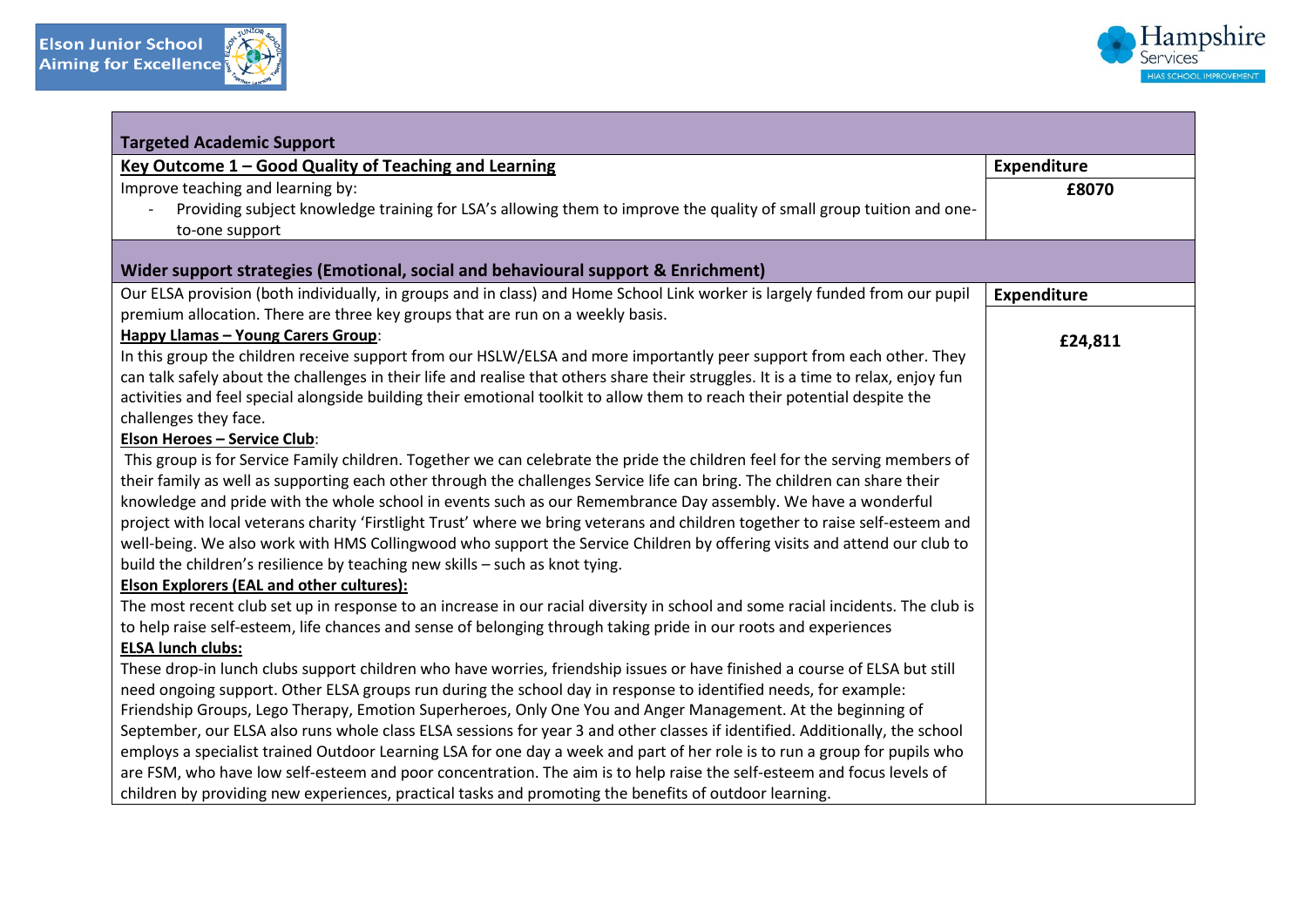



| <b>Outdoor Fun Squad:</b> Environmental teaching support specialising in outdoor learning across the school and weekly |         |
|------------------------------------------------------------------------------------------------------------------------|---------|
| afternoon group.                                                                                                       |         |
| <b>Total Expenditure</b>                                                                                               | £92,590 |
|                                                                                                                        |         |

| <b>COVID-19 lockdown phase</b>                                                                                                                                                                                                                                                                             |
|------------------------------------------------------------------------------------------------------------------------------------------------------------------------------------------------------------------------------------------------------------------------------------------------------------|
| Attendance in school; provision was offered to all key worker families and vulnerable pupils.                                                                                                                                                                                                              |
| Home learning; this was provided for pupils not attending.                                                                                                                                                                                                                                                 |
| Safeguarding; weekly vulnerable returns were submitted to LA; inclusion leaders / DSL worked effectively with external agencies                                                                                                                                                                            |
| Support to vulnerable families; free school meals were provided, keep in touch e-mails and regular phone calls were made.                                                                                                                                                                                  |
| <b>Reintegration June/July 2020</b>                                                                                                                                                                                                                                                                        |
| Risk assessments were completed for pupils with EHCPs and regular communication was established with parents                                                                                                                                                                                               |
| Catch up planning for Year 3,4,5 and 6: Revisited prior learning, a focus was to challenge pupils to remember and apply, and secure                                                                                                                                                                        |
| levels of fluency and accuracy previously attained.                                                                                                                                                                                                                                                        |
| Home learning, fluency in reading and mathematics were central but a wider curriculum was still proactively promoted.                                                                                                                                                                                      |
| July; transition information: this included summative assessments from pre COVID-19.                                                                                                                                                                                                                       |
| Recovery curriculum planning - September 2020                                                                                                                                                                                                                                                              |
| Catch up planning for pupils that did not attend school in summer term: teaching teams realigned the catch up coverage with the<br>new year's curriculum so that it is sequential and progressive; there is an expectation that pupils catch up fully in the academic year<br>2020/21                      |
| Recovery planning; this involves revisiting key learning from previous year's curriculum, rapidly close the most vital 'learning gaps' in<br>knowledge and skills, teach coverage not taught or not taught in sufficient depth.<br>Interventions; targeted support will be offered using Catch Up Premium. |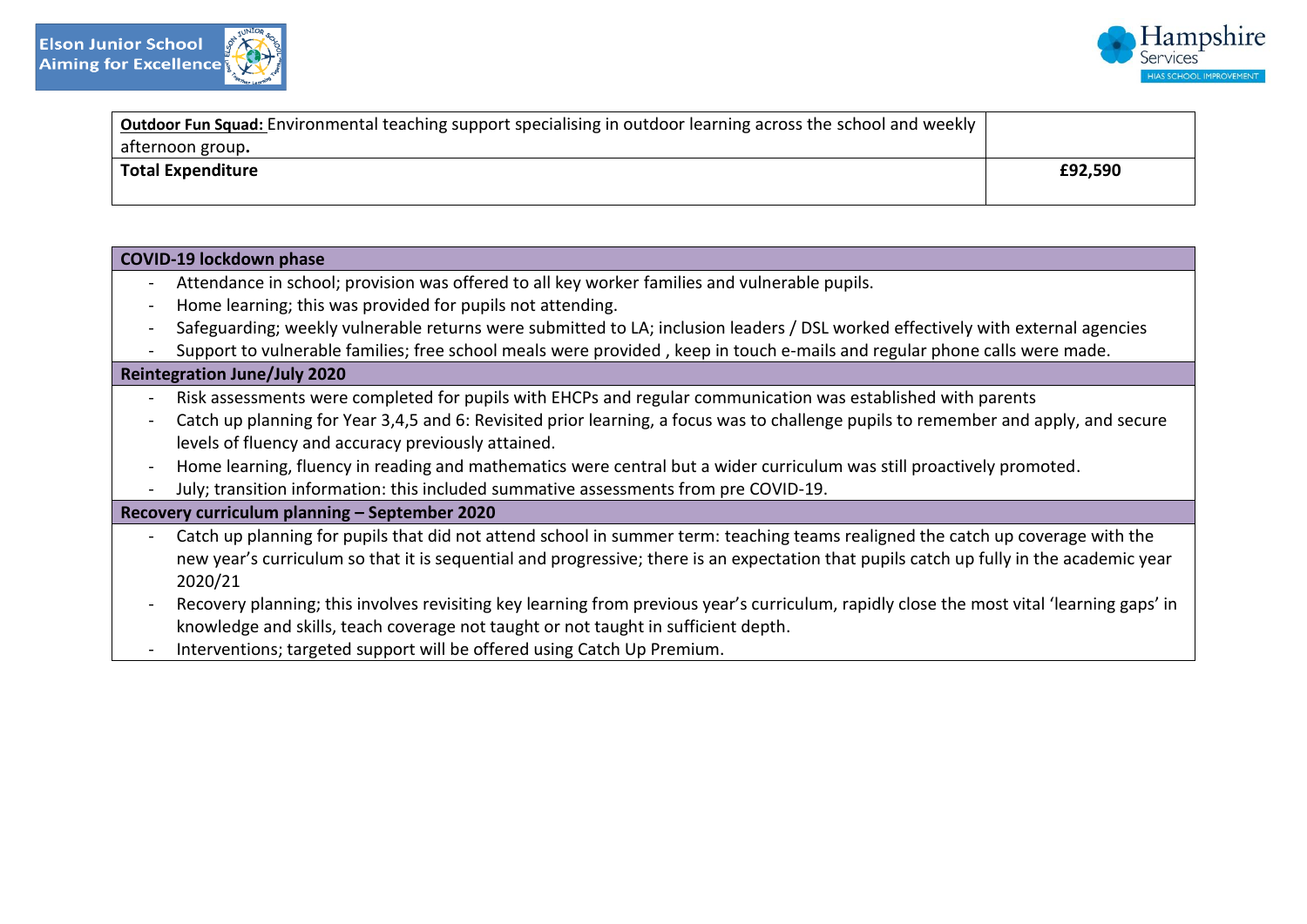



## **Key barriers and rationale for Pupil Premium priorities**

Some disadvantaged pupils are affected by:

- Knowledge and retention of vocabulary and application of this within the broad and balanced curriculum.
- Their ability to relate to the wider world and draw upon experience to activate prior knowledge and understanding.
- Low self-confidence, self-regulation, metacognitive strategies impacting on their self-esteem.

# **School Improvement Plan 2020/21 priorities for disadvantaged pupils**

## **Key Outcome 1 – Good Quality of Teaching and Learning**

*To continue to improve the quality of teaching, in light of self-evaluation and current national research. To ensure consistently good teaching across the school.* 

- Through the use of diagnostic assessment and data retrieved from low stake quizzes, teachers will plan learning for disadvantaged pupils ensuring they are challenged across the curriculum. Learning will be pitched with the right level of challenge to enable pupils to progress.
- Through effective 'assessment for learning' strategies, teachers will identify and support effectively those disadvantaged children who start to fall behind and intervene quickly to help them improve their learning.
- Teachers will use effective variation and task design to develop, consolidate and deepen pupils' understanding and skills.

# **Key Outcome 2 – Raising pupils attainment and progress**

# *Data to be used more effectively by all teachers and leaders to accelerate rates of progress for disadvantaged pupils.*

- Disadvantaged pupils will make accelerated progress as teachers will use data effectively to support pupils to catch up, keep up and secure A.R.E through teachers' diagnostic assessment.
- Teachers will be able to articulate how disadvantaged children have progressed because of thorough and rigorous pupil progress meetings in which teachers will engage with, have reflected on and reviewed effectiveness of teaching approaches and target improvements.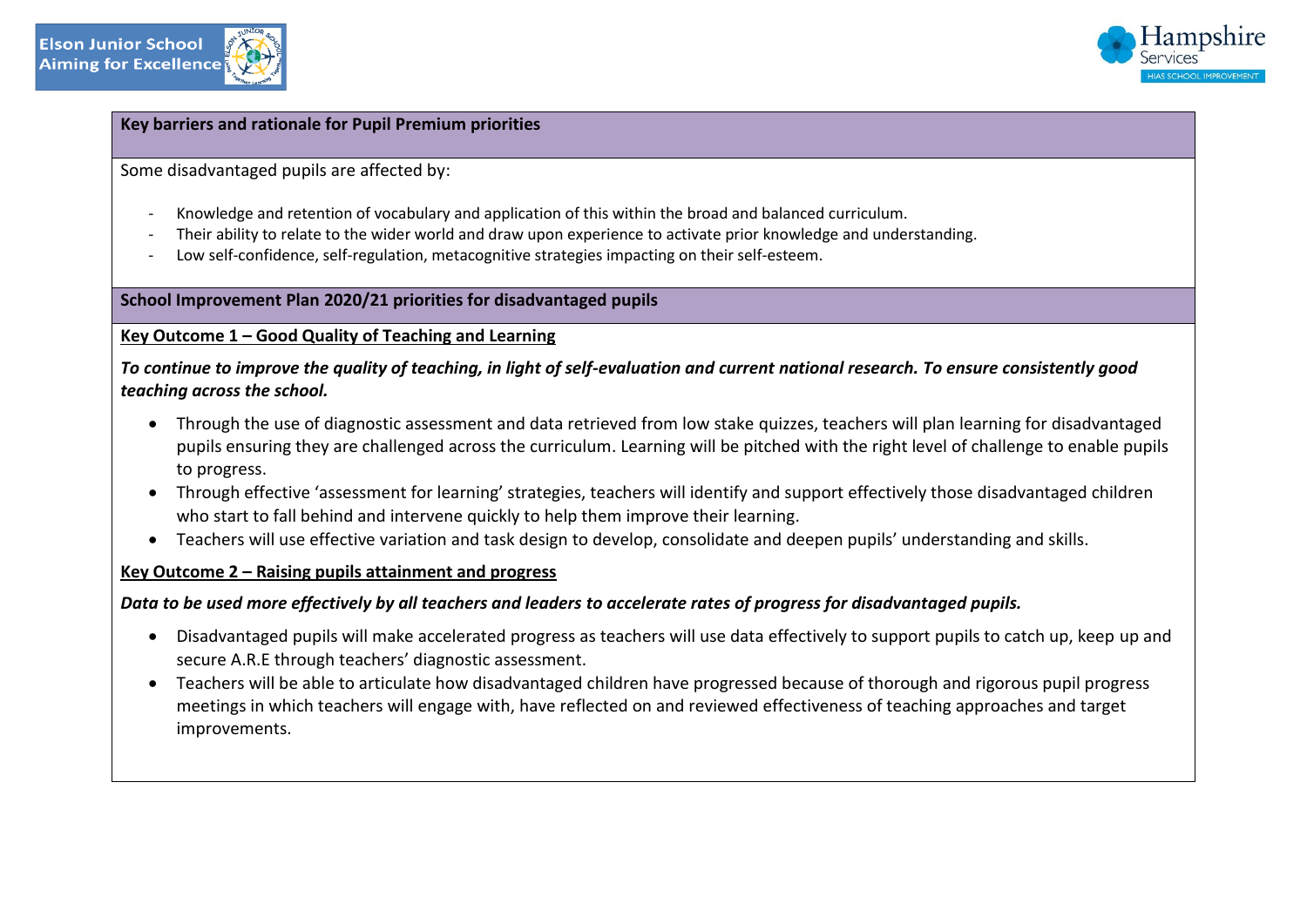



## **Key Outcome 3 – Curriculum Development**

# *To develop a broad and balanced curriculum driven by the school values.*

- The development of a rich and engaging curriculum will ensure embedded progress of literacy skills for our disadvantaged pupils.
- Subject leaders will evidence the impact on pupils progress because of the access they have had to the full breath of the curriculum.

# **Key Outcome 4 – High Quality Remote Learning Provision**

# *Implement robust Remote Learning provision because of requirement to 'catch up' following COVID-19 lockdown.*

- The Elson Junior School remote learning offer for any pupils being educated at home will ensure that they are given the support they need to master the curriculum and continue to make good progress.
- Disadvantaged pupils who need to self-isolate whether in a class, group or individually will have access to immediate remote education.
- School leaders and teachers will use systems for checking, at least weekly, whether pupils are engaging with their learning, and inform parents immediately where engagement is a concern.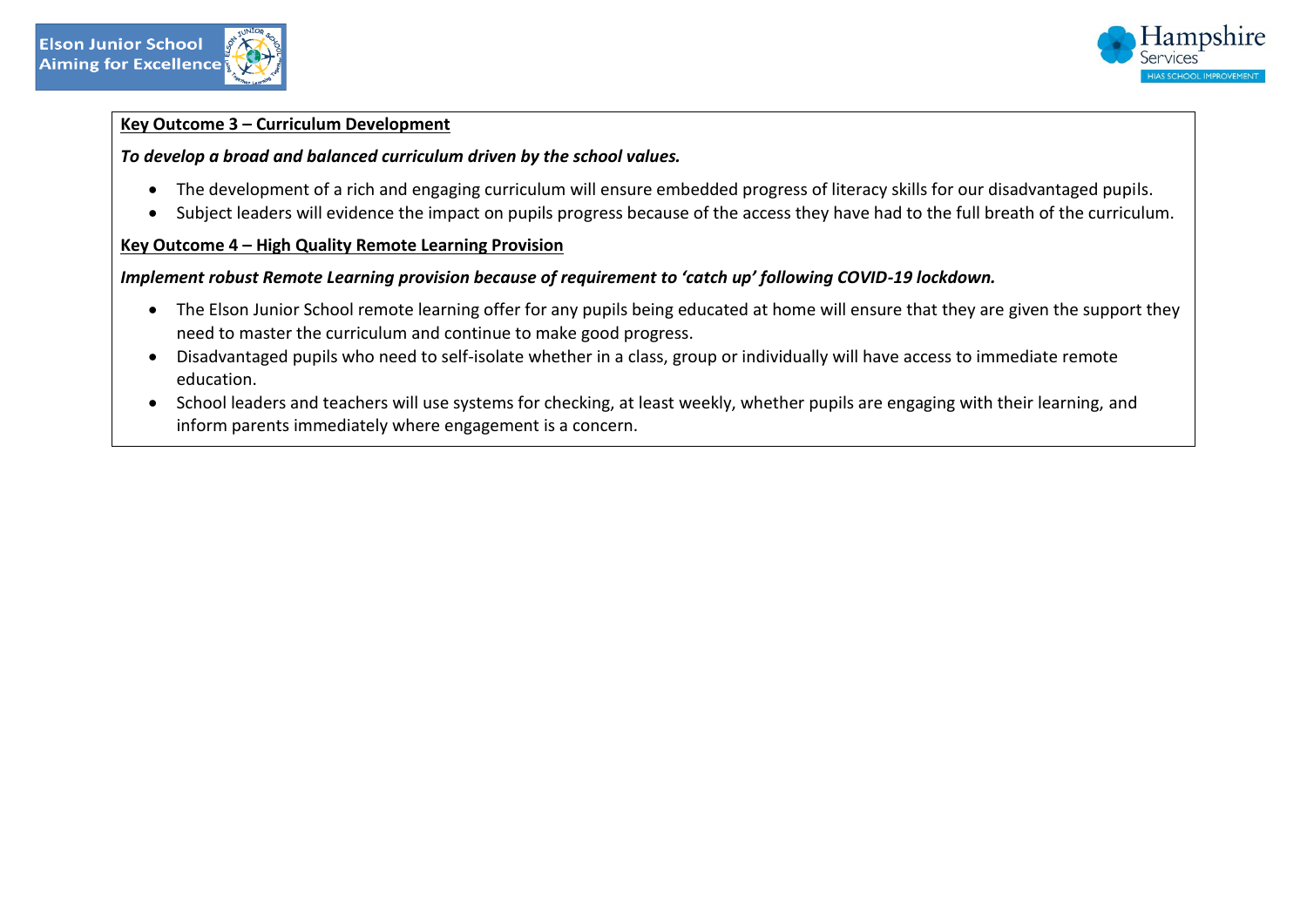

 $\overline{\phantom{a}}$ 



| Attainment KS2 (2020) Disadvantaged Pupils (PP / PP non SEN / PP & SEN)<br>There were no statutory assessments in summer 2020 due to COVID-19 pandemic. Teacher assessments were used in transition so that new<br>teachers could effectively plan the recovery curriculum. These were based on likely attainment based on March assessments prior to school<br>closure / lockdown. |                    |                        |     |                         |                        |  |
|-------------------------------------------------------------------------------------------------------------------------------------------------------------------------------------------------------------------------------------------------------------------------------------------------------------------------------------------------------------------------------------|--------------------|------------------------|-----|-------------------------|------------------------|--|
| Percentage reaching                                                                                                                                                                                                                                                                                                                                                                 | <b>PP Outcomes</b> | <b>Non-PP Outcomes</b> | Gap | <b>National Average</b> | <b>National Non-PP</b> |  |
| expected standard                                                                                                                                                                                                                                                                                                                                                                   |                    |                        |     |                         | <b>Outcomes</b>        |  |
| Reading, Writing &                                                                                                                                                                                                                                                                                                                                                                  | 3/8<br>38%         | 30/75<br>40%           | 2%  | 51%                     | 71%                    |  |
| <b>Mathematics</b>                                                                                                                                                                                                                                                                                                                                                                  |                    |                        |     |                         |                        |  |
| combined                                                                                                                                                                                                                                                                                                                                                                            |                    |                        |     |                         |                        |  |
| <b>Reading</b>                                                                                                                                                                                                                                                                                                                                                                      | 4/8<br>50%         | 45/75<br>60%           | 10% |                         |                        |  |
| <b>Writing</b>                                                                                                                                                                                                                                                                                                                                                                      | 3/8<br>38%         | 34/75<br>45%           | 7%  |                         |                        |  |
| <b>Mathematics</b>                                                                                                                                                                                                                                                                                                                                                                  | 4/8<br>50%         | 38/75<br>51%           | 1%  |                         |                        |  |

| Progress (2020) Disadvantaged Pupils |                                                                  |                                                           |                          |                                           |  |  |
|--------------------------------------|------------------------------------------------------------------|-----------------------------------------------------------|--------------------------|-------------------------------------------|--|--|
|                                      | <b>School PP Progress</b><br>measure (Internal data<br>tracking) | <b>School Non-PP Progress</b><br>(Internal data tracking) | <b>National Progress</b> | <b>National Non-PP</b><br><b>Progress</b> |  |  |
| <b>Reading</b>                       | 4.8                                                              | 4.0                                                       | $-0.6$                   | 0.3                                       |  |  |
| <b>Writing</b>                       | 4.9                                                              | 4.2                                                       | $-0.5$                   | 0.3                                       |  |  |
| <b>Mathematics</b>                   | 4.9                                                              | 4.3                                                       | $-0.7$                   | 0.4                                       |  |  |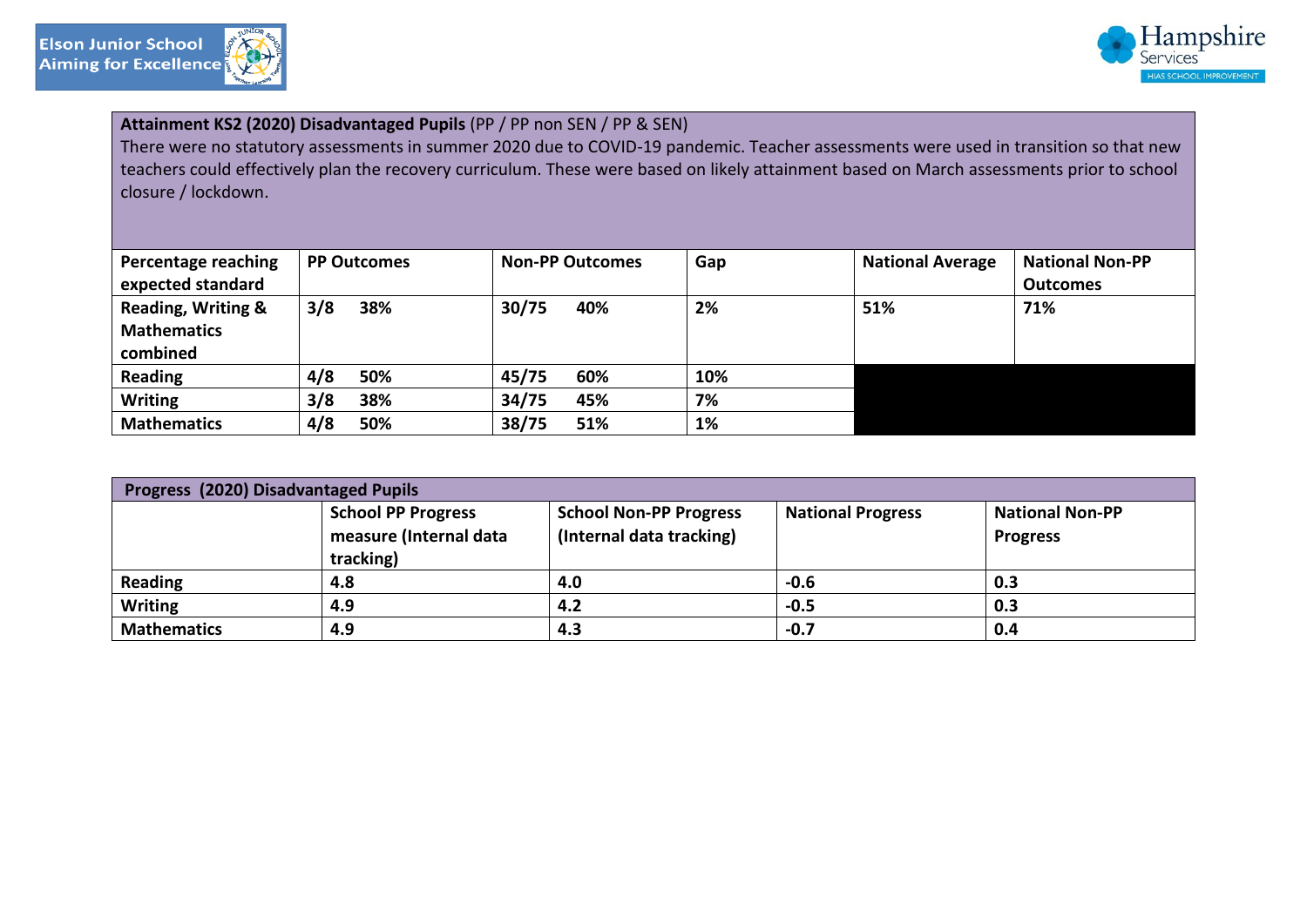



# **The impact of 2019/20 pupil premium priorities and outcomes**

#### **Teaching and learning**

Introduction of The Elson Lesson which has supported development of Quality First Teaching approaches. Leaders have recently developed a rigorous system for assessing what pupils know, understand and can do. This means that they are confident that they have accurate starting points for each Year 3 pupil and can track progress as they move through the school. Teachers are making increasingly effective use of this system. The school's own performance information shows this is having a positive impact on pupils' progress. However, the benefits of the system have yet to be firmly established. Most pupils develop a love of reading and demonstrate their growing confidence in tackling vocabulary they have not previously encountered. In addition, their comprehension skills are developed well. Baseline checks at the start of the autumn term in Years 3 & 6 have resulted in highly effective teaching in the autumn term to address key gaps in children's prior knowledge and understanding.

#### **Targeted academic support**

Current teaching ensures that gaps in pupils learning are accurately identified. Most pupils who need to catch up, now receive targeted and effective support. Leaders' precise checks on teaching now provide a secure analysis of strengths and weaknesses. Leaders are taking effective action to bring about improvement. Recent changes to the structure of the leadership team have increased the rate of improvement. In a short space of time, new leaders have had a positive impact on improving the quality of teaching. For example, they have put in place effective systems to identify gaps in pupils' learning and track progress, particularly in English and mathematics. Leaders have implemented a robust assessment system and made impressive improvements to systems for checking how well each pupil is doing. As a result, reliable information about pupils' attainment and skills is now provided.

#### **Emotional, social and behavioural support and Enrichment**

Home School Link worker has identified vulnerable families and worked collaboratively with the child and parents to support the best possible outcomes by:

- Conducting half-termly attendance reviews to pick up attendance issues that can be a warning sign of other problems.
- Using the school as a venue for the Family Links course so that parents can be offered the course in a familiar and local setting.
- Holding regular Tea and Talk sessions where parents can seek advice, voice concerns and share positives.
- Emotional Literacy Assistants delivering focussed programs of support for identified pupils and a drop-in club for lower-level concerns.
- HSLW/ ELSA running a daily breakfast club for PP pupils and families who are at risk of poor attendance or who find the mornings a challenge..
- HSLW/ELSA running an outdoor learning club alongside our outdoor learning specialist which focusses on building resilience, team work skills and self-esteem as well as offering a positive outdoor learning experience to children who might not otherwise have the opportunity.
- HSLW/ELSA running a weekly lunch clubs for children English as an Additional Language Children, and those needing extra nurture and support.
- HSLW/ELSA running a weekly Young Carers group to build resilience, self-esteem, experiences and create a powerful support network between the children.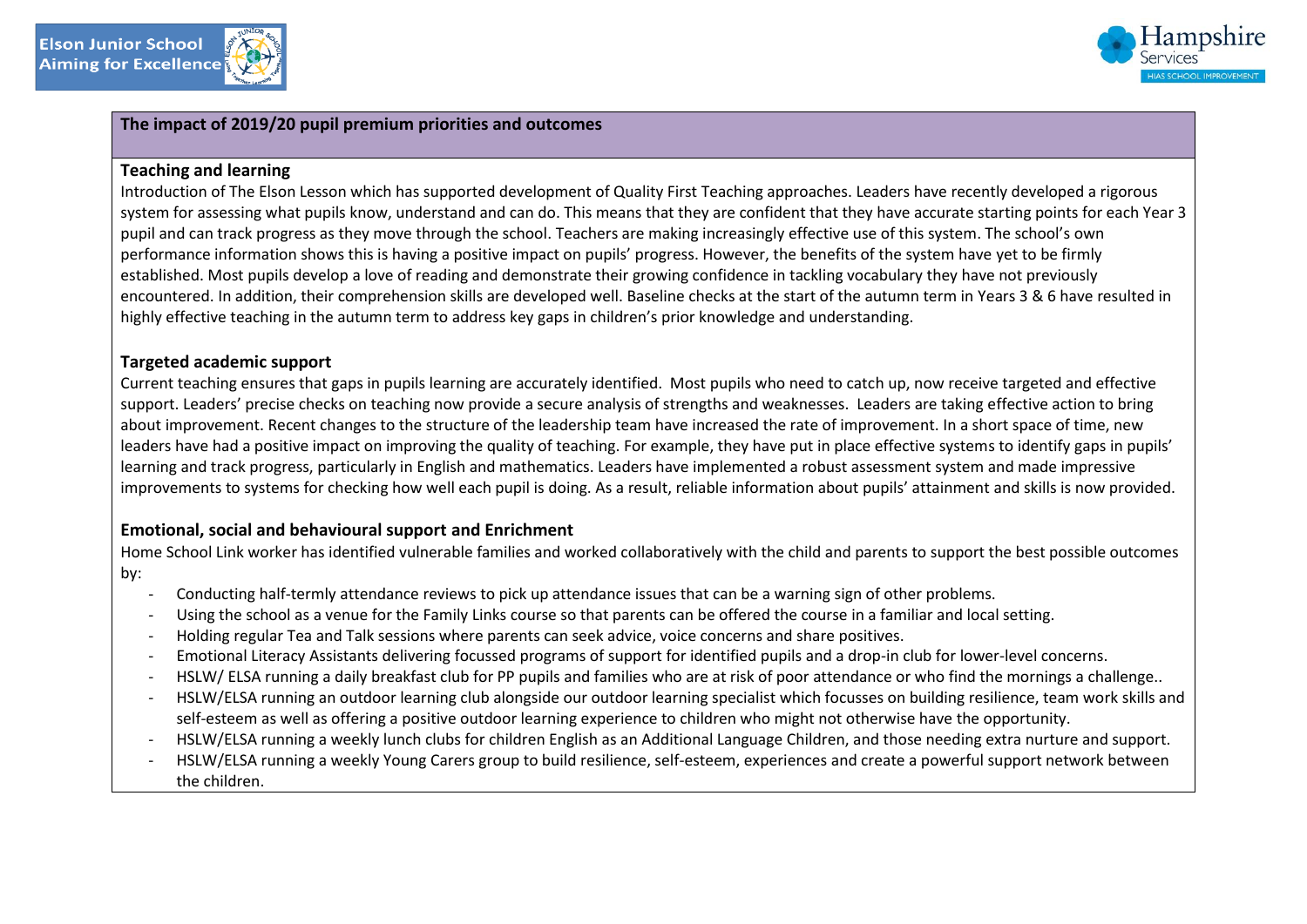



## **The impact of service premium for 2019/20 academic year**

- **Our ELSA and HSLW provision is extremely valuable to our school community. We provide a vital service to many of our children and parents. The following are comments about our ELSA/HSLW provision after a parent survey in July 2020 which speak for themselves.**
- *(What improvements would you like to see with Elson Junior School) … "No improvement could be made, the support Mrs Hull offered was fantastic and made my children feel reassured and valued."*
- *"Mrs Hull was great when my dad died and provided X and Y (Year R at Elson) with great resources."*
- *"Great to be able to email teachers and Mrs Hull when required. I like the extra ELSA activities posted on the website too."*
- *"Mrs Hull has been so amazing during this pandemic, sorting out books, craft materials and the like for my child. The phone calls and texts from Mrs Hull to see how we are all doing have been a huge mental support for me. The Head has also phoned to see how we are doing, which has been so nice too."*
- *"Mrs Hull has been absolutely amazing and is a credit to the school."*
- *"Nothing to improve... Mrs Hull has done her up most best to make sure my child and my family are all ok. Mrs Hull is a credit to Elson Junior school."*
- *"Amazing you couldn't get any better then Mrs Hull she has been checking on us are go to and has been amazing over the 4 years for my son."*
- *"Our child has been helped by Mrs Hull within school and she has enjoyed this additional support."*
- *"Speaking through the Facebook page and having work delivered by Mrs Hull has been extremely helpful, it's been nice knowing I can drop her a message if I need help with anything, and my boys enjoy watching out for her doing the weekly drop off of work packs."*
- HSLW/ELSA running weekly lunch clubs for Service children which provide extra nurture and support**.**
- HSLW/ELSA has made links in the community with First Light Trust veterans' charity to build positive relationships across the age gap, and promote compassion and understanding in our Service Children. Also, with HMS Collingwood to provide inspirational and resilience building activities.